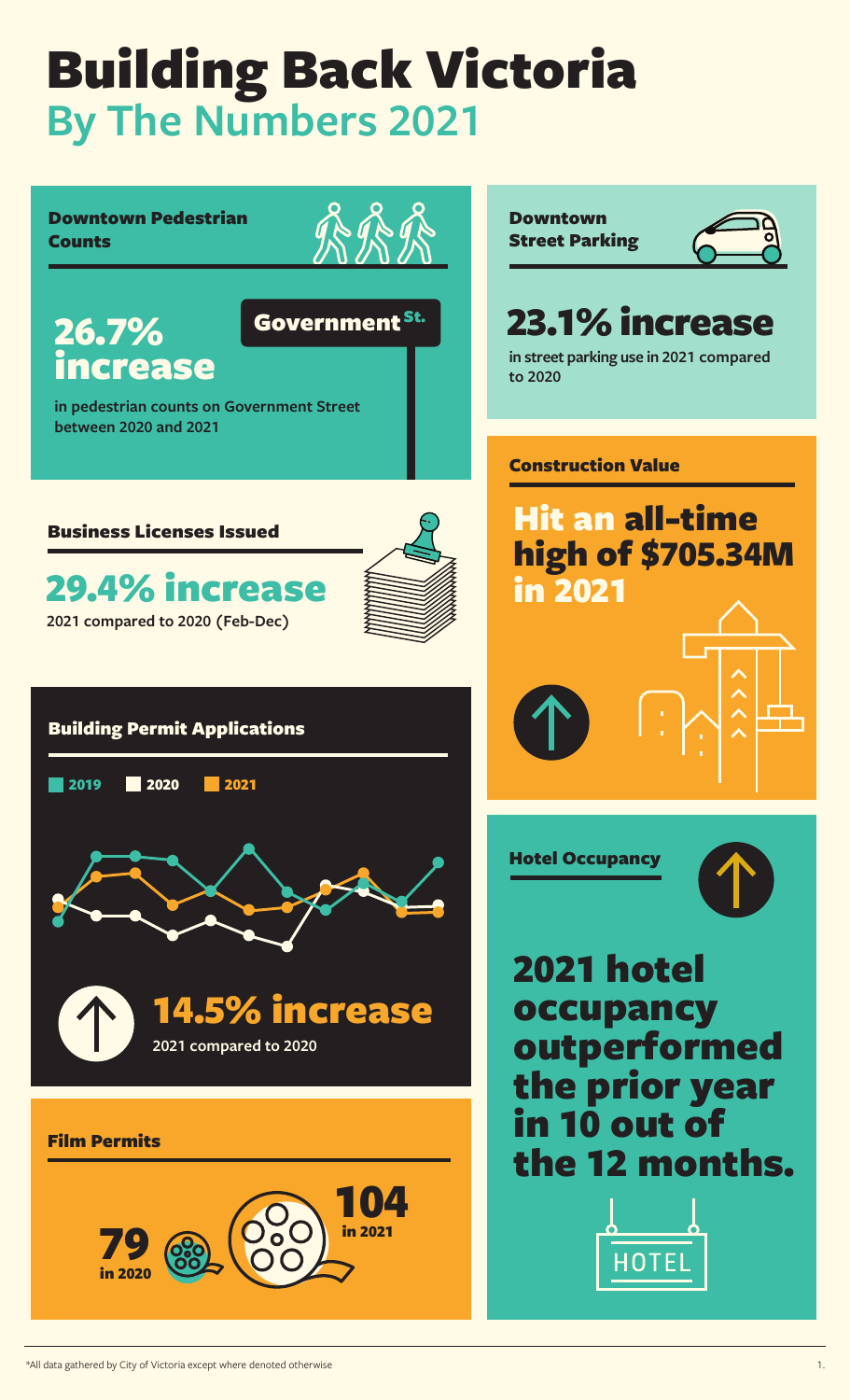#### DOWNTOWN PEDESTRIAN COUNTS



#### Total, Government Street only Source: DVBA



\*Summer 2021 the DVBA learned many of their pedestrian counters are nearing the end of their useful life and need parts replaced to ensure continued service. While that maintenance is underway, it's possible that these totals have small undercounts for 2021, as there may have been some data lost in transmission. This could be under-counted by as much as 10%.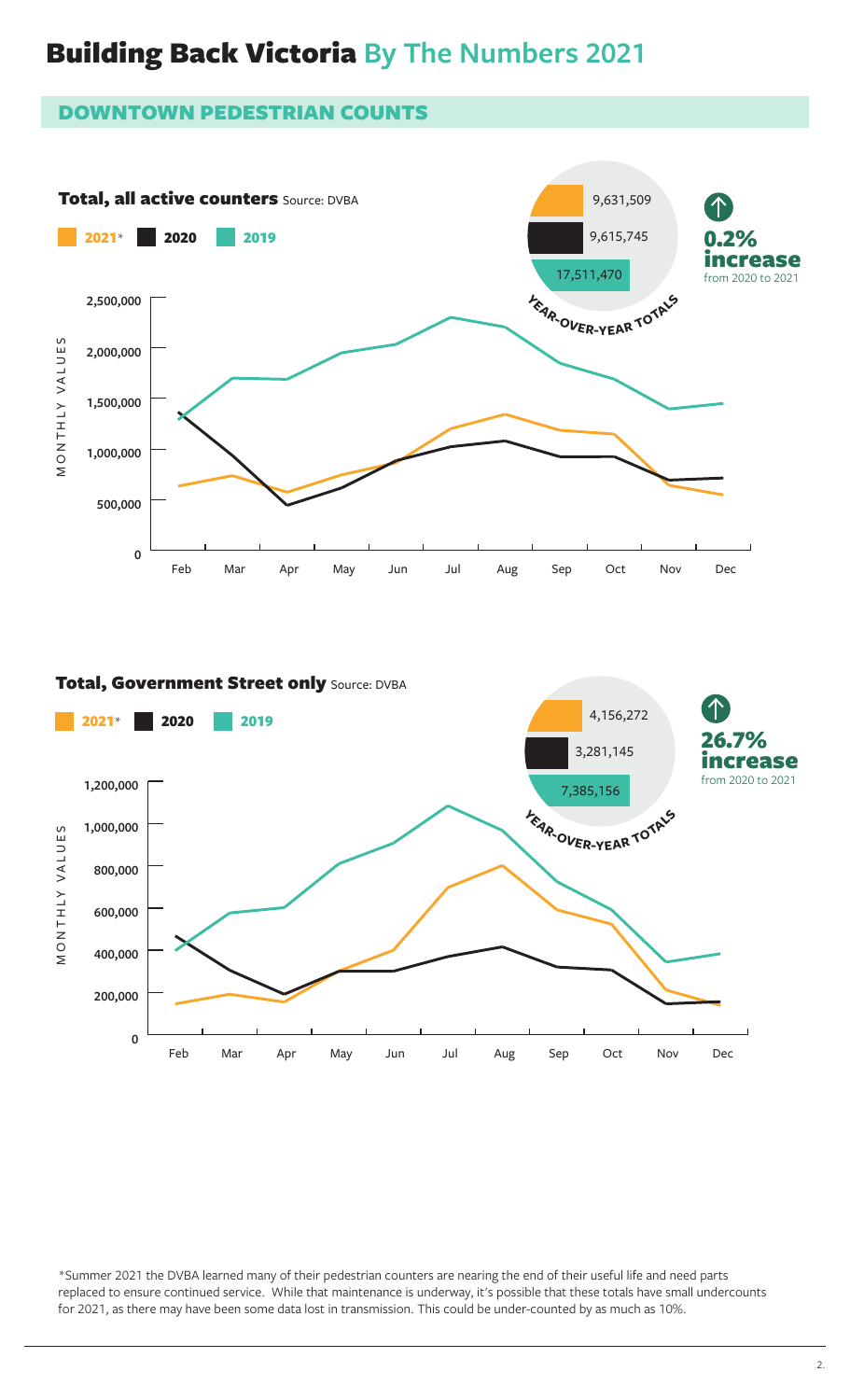#### PARKING



**Note:** Beginning in September 2021, this data includes City of Victoria paid parkade transactions. Parking patrons that park in 1 hour free spaces or after 6pm are not reflected in parkade transactions.

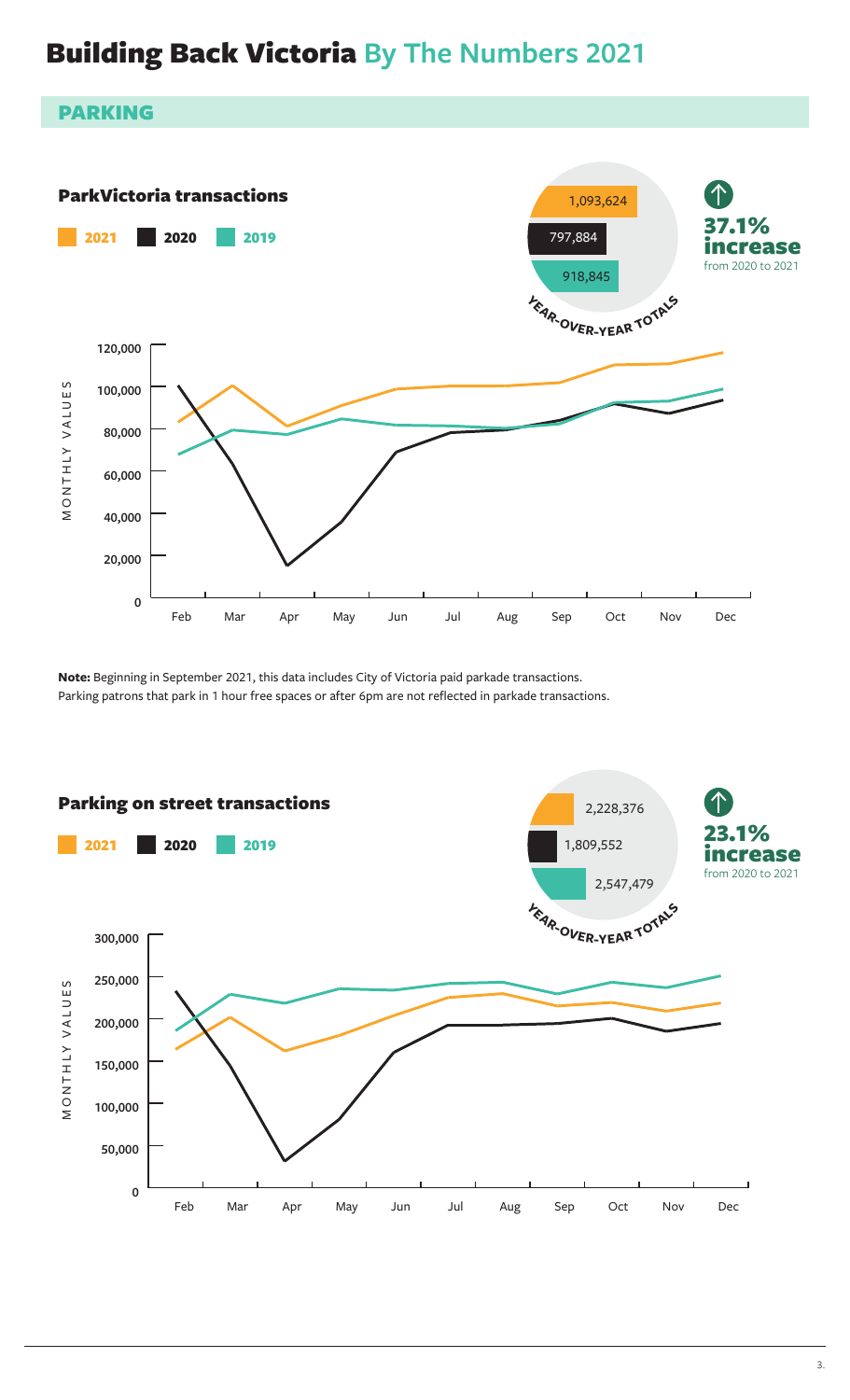#### BUILDING PERMITS



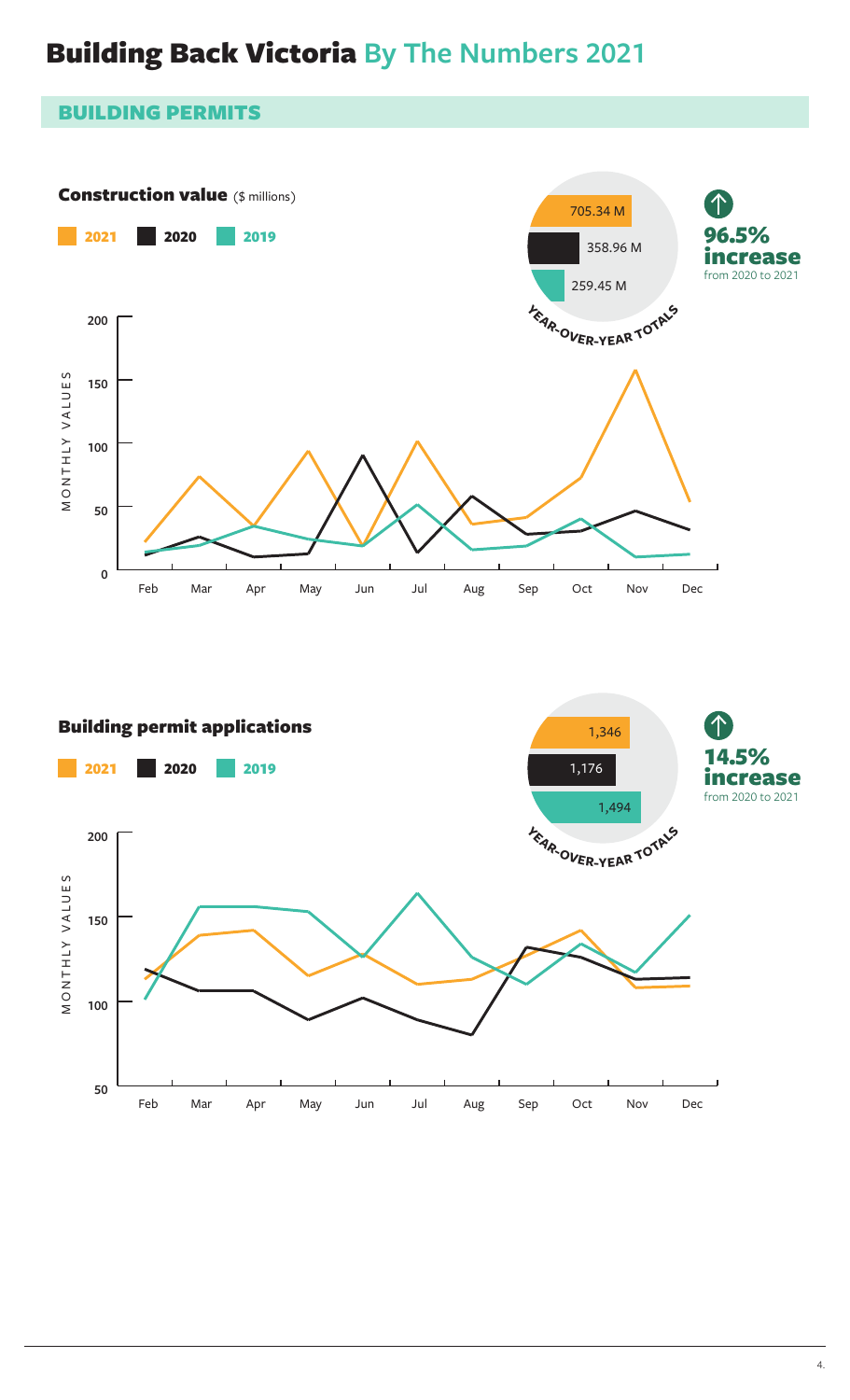

**EVENTS** 



### **BICYCLES**